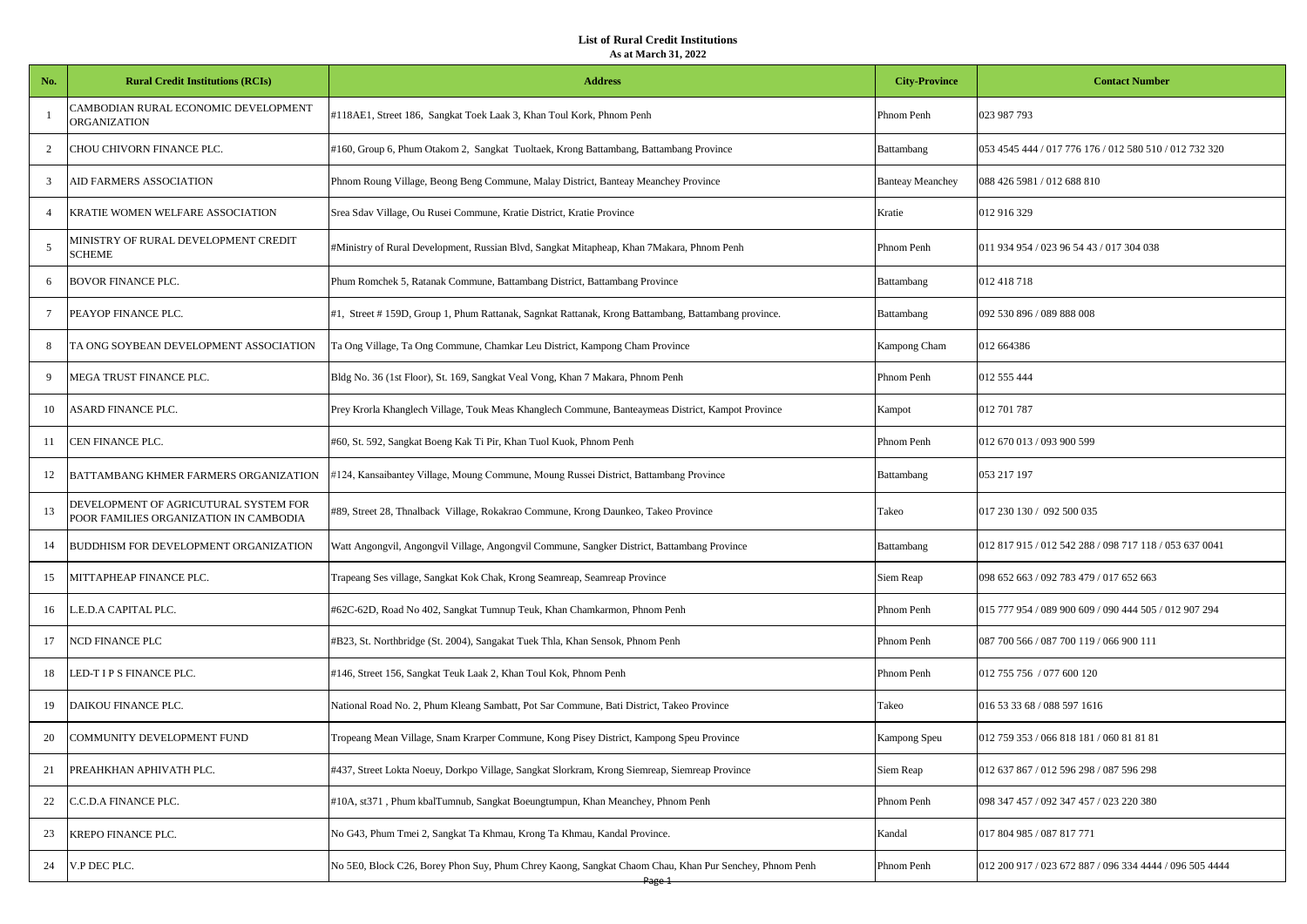| No. | <b>Rural Credit Institutions (RCIs)</b>                  | <b>Address</b>                                                                                                                       | <b>City-Province</b> | <b>Contact Number</b>                    |
|-----|----------------------------------------------------------|--------------------------------------------------------------------------------------------------------------------------------------|----------------------|------------------------------------------|
| 25  | SAMLANH FINANCE CAPITAL PLC.                             | #9, Street 11, Phum Sambour, Sangkat Dangkor, Khan Dangkor, Phnom Penh                                                               | Phnom Penh           | 012 792 494 / 090 792 794                |
| 26  | PREAH ATETH COMMUNITY DEVELOPMENT<br><b>ORGANIZATION</b> | #2E, National Road 2, Phum Deum Mean1, Sangkat Deum Mean, Krong Takhmao, Kandal Province                                             | Kandal               | 087 888 813 / 092 542 543                |
| 27  | VATTANAC PEAP HIRANH VATHOK (CAMBODIA)<br>NCELOSEN PLC.  | #149C, Phum Chungthnal Khang Lech, Sangkat Tuek Thla, Khan Sensokh, Phnom Penh                                                       | Phnom Penh           | 087 439 797 / 012 284 178 / 015 363 569  |
| 28  | SERE SOURSDEY PEANICHKAM PLC.                            | #178, St 21, Phum Prek Thmey, Prek Thmey Commune, Koh Thom District, Kandal Province                                                 | Kandal               | 016 696 407 / 070 578 781                |
| 29  | OCDAF FINANCE PLC.                                       | #73, Street 21, Phum Thmey, Sangkat Takhmao, Krong Takhmao, Kandal Province                                                          | Kandal               | 012 419 000 / 087 666 082                |
| 30  | KRUSAR RONGROEUNG FINANCE PLC.                           | Prekbe Village, Koh Thom Commune, Koh Thom District, Kandal Province                                                                 | Kandal               | 068 666 685 / 078 787 278 / 097 395 5488 |
| 31  | MEY JING FINANCE PLC.                                    | No 3 Chor E0&E1, Phum Trapeang Thloeng 3, Sangkat Chaom Chau 1, Khan Pur SenChey, Phnom Penh.                                        | Phnom Penh           | 010 283 399 / 099 283 399                |
| 32  | P C O FINANCE PLC.                                       | #281, Group 8, Phum Kamakor, Sangkat Svay Por, Krong Battambong, Battambong Province                                                 | Battambang           | 069 737 667 / 088 936 5325               |
| 33  | <b>BASAC FINANCE PLC.</b>                                | Prek Thmey Village, Prek Thmey Commune, Koh Thom District, Kandal Province                                                           | Kandal               | 066 666 983                              |
| 34  | HYKEAN CAPITAL PLC                                       | Phum Wat Kor, Sangkat Wat Kor, Krong Battambang, Battambang Province.                                                                | Battambang           | 092 513 513                              |
| 35  | KON KHMER MONGKUL HERANHVATHOK PLC.                      | AB10+12, Street 598, Phum Tuol Kok, Sangkat Tuol Kok Ti Muoy, Khan Russey Keo, Phnom Penh                                            | Phnom Penh           | 078 800 862                              |
| 36  | MEAN CHEY CREDIT PLC.                                    | #16, Natioanal Road 2, Phum Prektalong, Sangkat Chark Angrekrom, Khan MeanChey, Phnom Penh                                           | Phnom Penh           | 096 742 8888                             |
| 37  | BROSEUR FINANCE PLC.                                     | No 13 & 15 & 17, Khemarak Phoumint Street, Phum Phum Ti Prampir, Sangkat Kampong Cham,<br>Krong Kampong Cham, Kampong Cham Province. | Kampong Cham         | 096 333 5043 / 088 977 7741              |
| 38  | PCL FINANCE PLC                                          | Preakloung Village, Preakloung Commune, Ksachkandal District, Kandal Province                                                        | Kandal               | 017 900 911 / 016 900 911                |
| 39  | MEAKEA FINANCE PLC.                                      | No 71, F Street, Phum Prakar, Sangkat Prey Sa, Khan Dangkao, Phnom Penh.                                                             | Phnom Penh           | 012 737 372 / 010 737 395                |
| 40  | KPCA FINANCE PLC                                         | No 61, Street No P11, Phum Bayab, Sangkat Phnom Penh Thmei, Khan Saensokh, Phnom Penh.                                               | Phnom Penh           | 023 983 233 / 015 333 101                |
| 41  | DAKO FINANCE PLC.                                        | Building No 736, Street No 25, Phum Thnal Baek, Sangkat Roka Krau, Krong Doun Kaev, Takeo Province.                                  | Takeo                | 032 555 5286 / 012 972 987               |
| 42  | HOLY FINANCE PLC.                                        | #03, Street 30, Phum Trapaing Tleung, Sangkat Choam Chao, Khan Posenchey, Phnom Penh                                                 | Phnom Penh           | 016 524 692                              |
| 43  | SAMNANG PROTEBATKAR PLC.                                 | No 3E0, NW-1 Street, Phum Phum Ti Prampir, Sangkat Kampong Cham, Krong Kampong Cham, Kampong Cham Province.                          | Kampong Cham         | 081 604 4444 / 097 609 0999              |
| 44  | NECCA FINANCE PLC.                                       | Natioanal road 7, Masintek Village, Memot Commune, Memot Distric, Tboungkhmum Province                                               | Tboung Khmum         | 099 646 263 / 092 227 729                |
| 45  | SOCIAL LIVING PROMOTION ASSOCIATION                      | Kohkhlot Village, Kampong Trach Khang Kert Commune, Kampong Trach District, Kampot Province                                          | Kampot               | 012 625 360 / 097 777 4981               |
| 46  | PICH VATANAK FINANCE PLC.                                | Road 110, Thkol Village, Treuy Sla Commune, Saang District, Kandal province                                                          | Kandal               | 015 321 414 / 093 381 738                |
| 47  | KUNAPHEAP FINANCE PLC.                                   | No 609, Street No 11 (Borey Piphup Thmey), Sambuor Village, Sangkat Dangkao, Khan Dangkao, Phnom Penh                                | Phnom Penh           | 012 825 152 / 016 825 152                |
| 48  | SAMBATH SAMRETH ORGANIZATION                             | #15A, Street 371, Phum Tnort Chrum, Sangkat Boeung Tumpun, Khan Meanchey, Phnom Penh                                                 | Phnom Penh           | 086 989 842                              |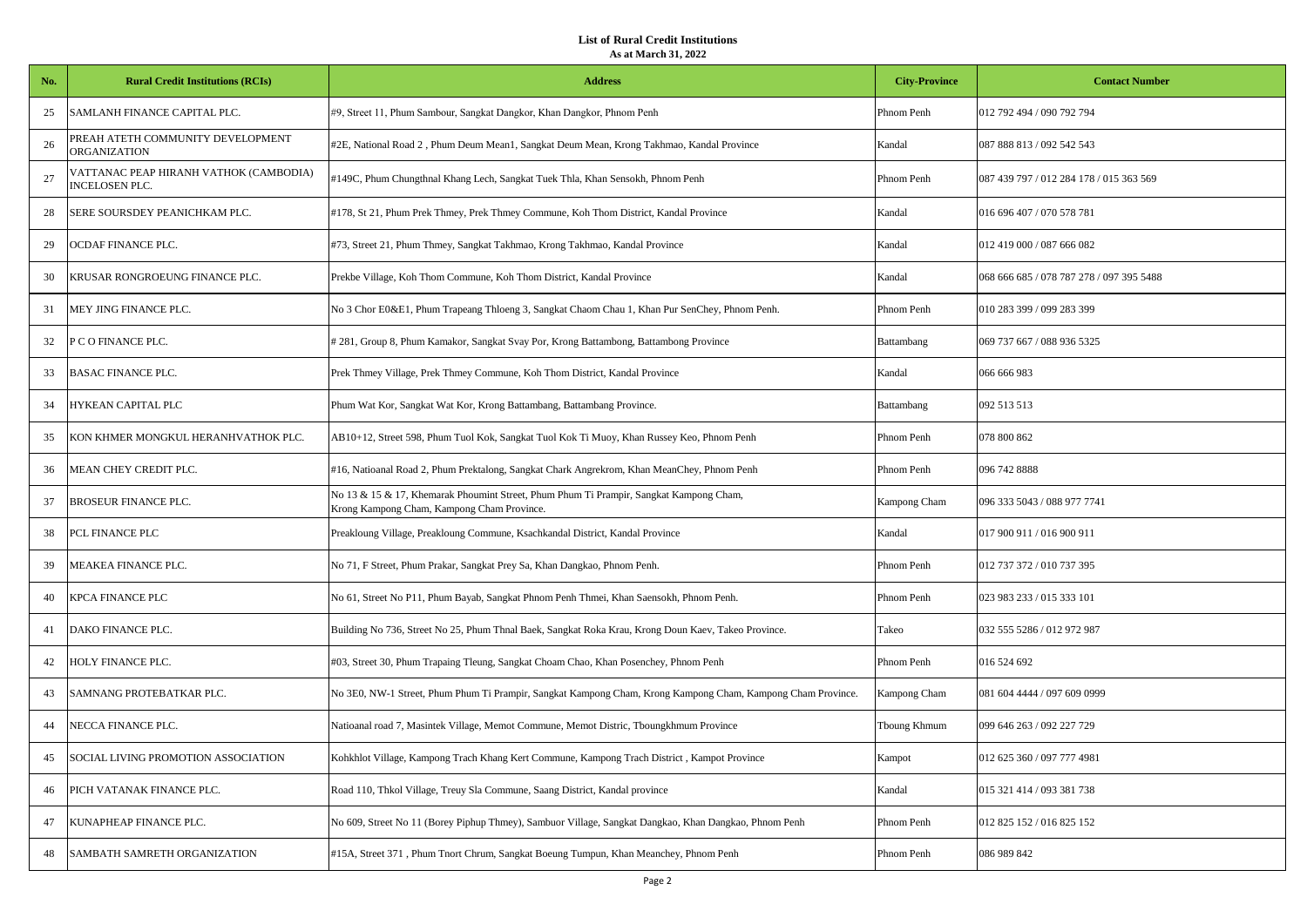| No. | <b>Rural Credit Institutions (RCIs)</b>             | <b>Address</b>                                                                                        | <b>City-Province</b> | <b>Contact Number</b>                                   |
|-----|-----------------------------------------------------|-------------------------------------------------------------------------------------------------------|----------------------|---------------------------------------------------------|
| 49  | SAMRETH PECH FINANCE PLC.                           | #338, Phum Rumchek 4, Sangkat Rattanak, Battambang District, Battambang Province                      | Battambang           | 092 555 666 / 096 779 4823                              |
| 50  | EQUITY ECONOMIC DEVELOPMENT<br>ORGANIZATION         | #31A, Phum Toul Rakar1, Sangkat Chark Angrekrom, Khan MeanChey, Phnom Penh                            | Phnom Penh           | 089 994 694 / 081 777 609                               |
| 51  | SARYNA CREDIT PLC.                                  | #174, Village 2, Sangkat Smach Meanchey, Khemarak Phoumin City, Koh Kong Province                     | Koh Kong             | 015 803 000 / 099 803 000                               |
| 52  | <b>ARMER LIVELIHOOD IMPROVEMENT</b><br>ORGANIZATION | #486, Por Chenda Village, Svay Antor Commune, Svay Antor District, Prey Veng Province                 | Prey Veng            | 017 743 974 / 012 249 792 / 071 740 6666                |
| 53  | CAMBODIA DEVELOPMENT ASSOCIATION                    | Pral Village, Tani Commune, Angkorchey District, Kampot Province                                      | Kampot               | 012 582 776                                             |
| 54  | <b>B.Y.G FINANCE PLC.</b>                           | Phlov Lom, Phum Bayab, Sangkat Phnom Penh Thmey, Khan Sensok, Phnom Penh                              | Phnom Penh           | 012 575 967 / 015 333 318                               |
| 55  | SOKHAK PROCHEA FINANCE PLC.                         | #56A, Street 518, Phum Toul Kork, Sangkat Toul Sangke, Khan Russey Keo, Phnom Penh                    | Phnom Penh           | 017 556 364 / 011 969 545                               |
| 56  | <b>QUICK AMATAK PLC.</b>                            | #8F, Street Angkor Blvd, Sangkat Toulsangke 2, Khan Russey Keo, Phnom Penh                            | Phnom Penh           | 092 667 555 / 081 299 555                               |
| 57  | LH FINANCE PLC                                      | #30E0E1, Street 5, Sangkat Kraing Thnong, Khan Sensok, Phnom Penh                                     | Phnom Penh           | 089 767 700                                             |
| 58  | BAYTANG FINANCE PLC.                                | #1A 3A &5A, Street 1, Phum Sambour, Sangkat Dangkor, Khan Dangkor, Phnom Penh                         | Phnom Penh           | 096 559 7777 / 096 552 8888                             |
| 59  | K.D.O FINANCE PLC                                   | No 12D, Phum Tekapanhao, Sangkat Samraong Kraom, Khan Pur SenChey, Phnom Penh.                        | Phnom Penh           | 017 499 880 / 086 405 016 / 098 354 438                 |
| 60  | CHEIRPHEAP FINANCE PLC.                             | #206, Street 371, Phum Kbal Tumnup 1, Sangkat Boeng Tumpun, Khan MeanChey, Phnom Penh                 | Phnom Penh           | 071 510 2222 / 087 222 297                              |
| 61  | <b>R.S FINANCE PLC</b>                              | No 49, Northbridge Street, Phum Trong Moan, Sangkat Ou Baek K'am, Khan Saensokh, Phnom Penh.          | Phnom Penh           | 098 727 727 / 070 993 737                               |
| 62  | CHUM SAMNANG FINANCE PLC.                           | No 55A, Street No 113, Phum Phum 4, Sangkat Boeng Keng Kang Ti Bei, Khan Boeng Keng Kang, Phnom Penh. | Phnom Penh           | 085 877 799/010 330 919                                 |
| 63  | CAM FINANCE PLC.                                    | #344, Street 371, Krom 6, Phum Ou Baek K'am, Sangkat Ou Baek K'am, Khan Saensokh, Phnom Penh          | Phnom Penh           | 096 201 8572 / 097 828 2709 / 017 900 051 / 016 444 609 |
| 64  | CAMBODIA FAMILY ECONOMIC ORGANIZATION               | #18 F-Geo, Street K4A, Phum Tuek thla, Sangkat Tuek thla, Khan Sensok, Phnom Penh                     | Phnom Penh           | 017 900 051 / 016 444 609                               |
| 65  | ENTEAN EASY FINANCE PLC.                            | Street 7 Makara, Phum Wat Bo, Sangkat Sala Kamreuk, Krong Siemreap, Siem Reap Province                | Siem Reap            | 068 210 101 / 081 524 040 / 099 575 793                 |
| 66  | KRONG KHMER FINANCE PLC.                            | No 08, A Street, Phum Krang Angkrang, Sangkat Krang Thnong, Khan Saensokh, Phnom Penh.                | Phnom Penh           | 081 840 909 / 089 840 909                               |
| 67  | SAMNANG FINANCE PLC.                                | Prek Tapov Village, Sangkat Prek Pra, Khan Chbar Ampove, Phnom Penh                                   | Phnom Penh           | 088 387 3333 / 016 60 22 05                             |
| 68  | SLOEK MEAS KHMER FINANCE PLC.                       | #27, Street 315, Phum Soun Thmey, Sangkat Prey Chlak, Krong Svay Rieng, Svay Rieng Province           | Svay Rieng           | 012 985 925 / 097 749 4403                              |
| 69  | ADH FINANCE PLC.                                    | Phum Krang, Sangkat Krang Ampil, Krong Kompot, Kampot Province                                        | Kampot               | 092 645 665 / 078 743 335                               |
| 70  | MORODOK APHIVATH PLC.                               | #18, Street 336, Phum 6, Sangkat Boeng Salang, Khan Tuol Kouk, Phnom Penh                             | Phnom Penh           | 012 759 666 / 090 759 777                               |
| 71  | MARIKA AMATAK FINANCE PLC.                          | #161, Street 105, Phum Srah Vong, Sangkat Svay Rieng, Krong Svay Rieng, Svay Rieng Province           | Svay Rieng           | 088 492 2200                                            |
| 72  | KALYAN APHIVATH PLC.                                | Pou Village, Phnomkong Commune, Angkorchey District, Kampot Province                                  | Kampot               | 088 621 6666 / 078 776 779                              |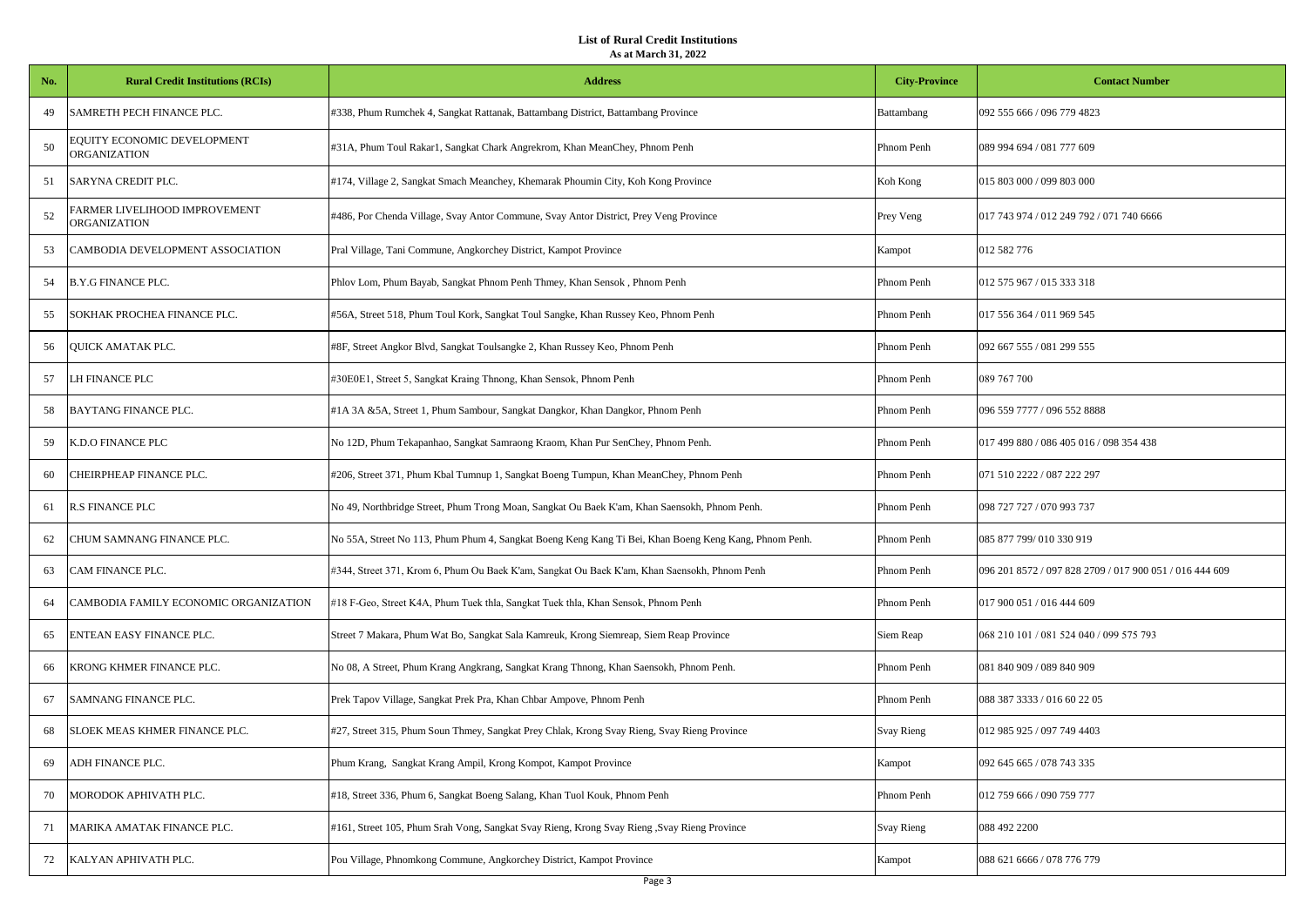| No. | <b>Rural Credit Institutions (RCIs)</b> | <b>Address</b>                                                                                            | <b>City-Province</b>    | <b>Contact Number</b>                   |
|-----|-----------------------------------------|-----------------------------------------------------------------------------------------------------------|-------------------------|-----------------------------------------|
| 73  | PHUMIN CREDIT PLC.                      | #20, Phum Pea Nichkam, Sangkat Rokathom, Krong Chbarmon, Kompong Speu Province                            | Kampong Speu            | 016 333 007 / 012 500 563               |
| 74  | ANAKUT HERANHVATHO PLC                  | #D81, Street V1.18, Phum Toulkork, Sangkat Toul Sangke 1, Khan Russey Keo, Phnom Penh                     | Phnom Penh              | 023 621 6216 / 012 908 456              |
| 75  | ENTEAN VEICHHLAT PLC.                   | #16B E0 E1, Street 418, Sangkat Tuol Tumpung, Khan Chamkar Mon, Phnom Penh                                | Phnom Penh              | 078 501 111 / 012 897 856 / 070 897 856 |
| 76  | VIRAKBOT FINANCE PLC.                   | #181B, Street 2002, Phum Ta Nguon 1, Sangkat Kakab 1, Khan Pur SenChey, Phnom Penh                        | Phnom Penh              | 012 712 018 / 016 712 018 / 016 699 986 |
| 77  | SOVANNAPHUMI FINANCE PLC.               | #100, Street 314, Phum Num Kreal, Sangkat Preahsdach, Krong Battambong, Battambong Province               | Battambang              | 053 666 2577 / 086 702 477              |
| 78  | PONLEU KAKSEKAR KHMER PLC.              | No 635, Phum Phum Pir, Sangkat Kampong Svay, Krong Serei Saophoan, Banteay Meanchey Province.             | <b>Banteay Meanchey</b> | 081 510 707 / 092 469 298               |
| 79  | ENTEAN CHUNBORT KHMER PLC.              | Phum 3, Sangkat Phreah Pnlea, Krong Sereisophoan, Banteay Meanchey Province                               | <b>Banteay Meanchey</b> | 012 559 993/092 223 484                 |
| 80  | THAVIKA FINANCE PLC.                    | #150DB, Street 516, Sangkat Boeung Kak 1, Khan Toul Kok, Phnom Penh                                       | Phnom Penh              | 016 971 981 / 092 777 957               |
| 81  | AKPHIWAT AKRUN REAH FINANCE PLC.        | #35A, Street 07, Phum Toul Rakar 1, Sangkat Chark Angrekrom, Khan MeanChey, Phnom Penh                    | Phnom Penh              | 012 279 253 / 097 484 4446              |
| 82  | S.H.G FINANCE PLC.                      | #Building No 5, Street 516 Corner Street 335, Phum Phum 6, Sangkat Boeng Kak, Khan Tuol Kouk, Phnom Penh. | Phnom Penh              | 011 608 050                             |
| 83  | R N D B FINANCE PLC                     | #F125&126, Borey Rattanak Street, Sangkat Rattanak, Krong Battambang, Battambang Province.                | Battambang              | 053 503 0999 / 010 222 823              |
| 84  | KASEKOR MEAN MEAN PLC                   | Phnom Toch Village, Pich Chenda Commune, Phnom Proek District, Battambang Province                        | Battambang              | 077 625 000 / 088 650 5000              |
| 85  | PHKA CHHOUK FINANCE PLC.                | #07, Phum Toul Roka 03, Sangkat Chak Angrekrom, Khan MeanChey, Phnom Penh                                 | Phnom Penh              | 012 493 936 / 096 301 505               |
| 86  | SOKSABAY HERANHVATHO PLC.               | No AA12, Street No 99, Phum Phum 6, Sangkat Boeng Trabaek, Khan Chamkar Mon, Phnom Penh.                  | Phnom Penh              | 070 777 431                             |
| 87  | K.K.C.M FINANCE PLC                     | #297, Pou Andaot Village, Roleab Commune, Krong Pursat, Pursat Province                                   | Pursat                  | 097 633 2337                            |
| 88  | RADOCHICO FINANCE PLC                   | #E11, Borey Chan Sambath, Trapeang Pou Village, Sangkat Chaom Chau 3, Khan Pur SenChey, Phnom Penh.       | Phnom Penh              | 068 600 200 / 099 288 881               |
| 89  | PRASITHPHEAP CREDIT PLC.                | #09, St. Lum, Phum Trapeang Lvea, Sangkat Kakab, Khan Pur Sen Chey, Phnom Penh                            | Phnom Penh              | 012 880 842 / 071 289 9999              |
| 90  | GLOBAL LENDING FINANCE PLC.             | #296, Prek Khsay Village, Preack Khsay Kar Commune, Peam Ro District, Prey Veng Province                  | Prey Veng               | 012 646 474 / 012 503 838               |
| 91  | LDA FINANCE PLC.                        | Phum Krang, Sangkat Krang Ampil, Krong Kampot, Kampot Province                                            | Kampot                  | 012 715 006 / 098 402 000               |
| 92  | INTEAN NEARY FINANCE PLC                | Phum Takor, Sangkat Roka Khnong, Krong Daun Keo, Takeo Province                                           | Takeo                   | 015 777 225 / 012 720 539               |
| 93  | PIDAUR GROW PLC.                        | #13, Street 29, Phum Tuol Roka Muoy, Sangkat Chak Angrae Kraom, Khan Mean Chey, Phnom Penh.               | Phnom Penh              | 089 818 187 / 069 600 0038              |
| 94  | SKY LIGHT FINANCE PLC.                  | #10G, Street No 107, Phum Veal Yon, Sangkat Svay Rieng, Krong Svay Rieng, Svay Rieng Province.            | <b>Svay Rieng</b>       | 088 500 0996 / 092 68 27 86             |
| 95  | TARA FINANCE PLC                        | #152, National Road 6, Phum Chong Koasu, Sangkat Slarkram, Krong Siem Reap, Siem Reap Province            | Siem Reap               | 015 89 1111 / 012 824 442               |
| 96  | EKE GROWTH FINANCE PLC                  | Seiha Village, Chambak Commune, Bati District, Takeo Province                                             | Takeo                   | 012 283 225 / 016 592 255               |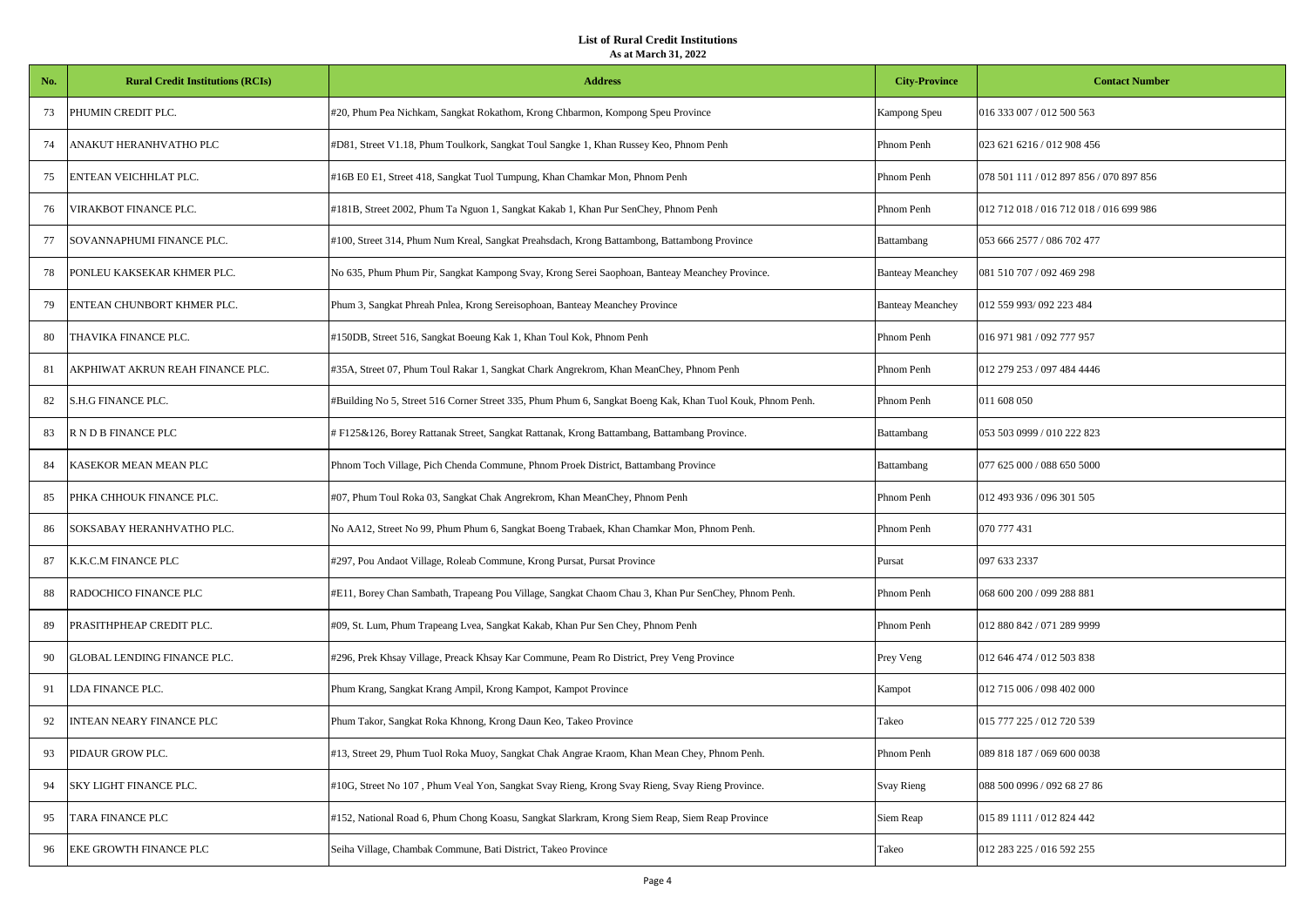| No. | <b>Rural Credit Institutions (RCIs)</b> | <b>Address</b>                                                                                                     | <b>City-Province</b> | <b>Contact Number</b>                    |
|-----|-----------------------------------------|--------------------------------------------------------------------------------------------------------------------|----------------------|------------------------------------------|
| 97  | KON KASEKOR FINANCE PLC.                | Kompong Trach 2 Village, Kompong Trach Khang Lech Commune, Kompong Trach District, Kampot Province                 | Kampot               | 012 308 086                              |
| 98  | ENTEAN KOLBOTR KHMER PLC.               | 3 Village, Preksay (Khor) Commune, Peamro District, Preyveng Province                                              | Prey Veng            | 060 333 324 / 096 769 4943               |
| 99  | NARALIKA FINANCE PLC.                   | Prayuk Village, Tumnob Commune, Batheay District, Kampong Cham Province                                            | Kampong Cham         | 017 557 703                              |
| 100 | SAHAKTHUN FINANCE PLC.                  | #63 E0, Street NW06, Phum Prek Samraong, Sangkat Ta Khmau, Krong Ta Khmau, Kandal Province                         | Kandal               | 071 337 5555 / 015 739 918               |
| 101 | KIFA PLC.                               | #D07, Street Dearness, Teuk Thlar Village, Sangkat Teuk Thlar, Khan Sensok, Phnom Penh                             | Phnom Penh           | 097 222 2103 / 012 466 600               |
| 102 | REAL FINANCE PLC.                       | #942G, Northbridge Street, Sangkat Teuk Thla, Khan Sensok, Phnom Penh                                              | Phnom Penh           | 023 650 0800 / 012 667 332 / 015 666 075 |
| 103 | CFIA PLC.                               | #34A, Phum Boeung Salang, Sangkat Russey Keo, Khan Russey Keo, Phnom Penh                                          | Phnom Penh           | 097 900 0446 / 010 600 155 / 017 277 707 |
| 104 | F C D O FINANCE PLC.                    | National Road No. 6, Prey Tatrav Village, Balang Commune, Baray District, Kampong Thom Province                    | Kampong Thom         | 096 718 5122 / 017 502 008               |
| 105 | C.E.D.A FINANCE PLC                     | Beipey Village, Boeng Tranh Khang Cheung Commune, Samraong District, Takeo Province                                | Takeo                | 097 444 3334 / 016 868 797               |
| 106 | KROURSA ENNATEAN PLC                    | No 108, National Road No 6, Group 5, Sala Khum Village, Triel Commune, Taing Kouk District, Kampong Thom Province. | Kampong Thom         | 012 409 150                              |
| 107 | AMATAK RONGROEUNG PLC.                  | #35, Street 26, Sangkat Boeung Tompun, Khan Mean Chey, Phnom Penh                                                  | Phnom Penh           | 017 654 697 / 098 536 844                |
| 108 | KHMER ANGKOR FINANCE PLC.               | #135, Phum Porbrork Khang Tbong, Sangkat Kakab, Khan Pursenchey, Phnom Penh                                        | Phnom Penh           | 012 943 722                              |
| 109 | VATHANAK AKPHIVATH CREDIT PLC.          | #278, Street 105, Svay Rieng Village, Svay Rieng Commune, Svay Rieng District, Svay Rieng Province                 | Svay Rieng           | 096 53 70 403                            |
| 110 | KUNTHEAM FINANCE PLC                    | #33 K, Phum Trea 3, Sangkat Steung Meanchey, Khan Meanchey, Phnom Penh                                             | Phnom Penh           | 015 900 135                              |
| 111 | CHOUB APHIVATH PLC.                     | # 53, Group 01, Phum Sala Kamreuk, Sangkat Sala Kamreuk, Krong Siem Reap, Siem Reap Province.                      | Siem Reap            | 097 666 6975 / 012 516 511               |
| 112 | SAMBO TROP FINANCE PLC.                 | #199, Phum Somnang, Sangkat Roka Thom, Krong Chbarmon, Kampong Speu Province                                       | Kampong Speu         | 012 951 517                              |
| 113 | <b>BIG ASIA FINANCE PLC.</b>            | #124, Street 1PCD, Phum Thmey, Sangkat Dangkao, Khan Dangkao, Phnom Penh                                           | Phnom Penh           | 081 897 666                              |
| 114 | LY HENG EUNG FINANCE PLC.               | Prek Thmey Village, Prek Thmey Commune, Koh Thom District, Kandal Province                                         | Kandal               | 012 993 280 / 070 333 302 / 088 999 4000 |
| 115 | TYBOTTA FINANCE PLC.                    | Sambour Village, Prey Khanes Commune, Mesang District, Prey Veng Province                                          | Prey Veng            | 012 693 613 / 088 655 511                |
| 116 | CK FINANCE PLC.                         | No F21, Street No 19, Phum Damnak Thum Bei, Sangkat Stueng Mean Chey 3, Khan Mean Chey, Phnom Penh.                | Phnom Penh           | 012 934219                               |
| 117 | RIGHT SMART FINANCE PLC.                | #22, Street No 08, Phum Tekapanhao, Sangkat Samraong Kraom, Khan Pur Senchey, Phnom Penh.                          | Phnom Penh           | 012 719 648 / 023 687 0059               |
| 118 | SAMRETH CREDIT PLC.                     | Phum Stueng Thmei, Sangkat Svay Dankum, Krong Siemreap, Siemreap Province                                          | Siem Reap            | 093 798 798 / 097 992 6333               |
| 119 | RNK DEVELOPMENT PLC.                    | Trapeang Reussey Village, Roka Po Pram Commune, Tbong Kmoum District, Tbong Kmoum Province                         | Tboung Khmum         | 092 777 135 / 097 904 4445               |
| 120 | WINNER RONGROEUNG FINANCE PLC.          | #136, National Road No. 2, Phum Phsar Ta Kao, Sangkat Roka Knong, Krong Doun Keo, Takeo Province                   | Takeo                | 087 868 688 / 077 868 688                |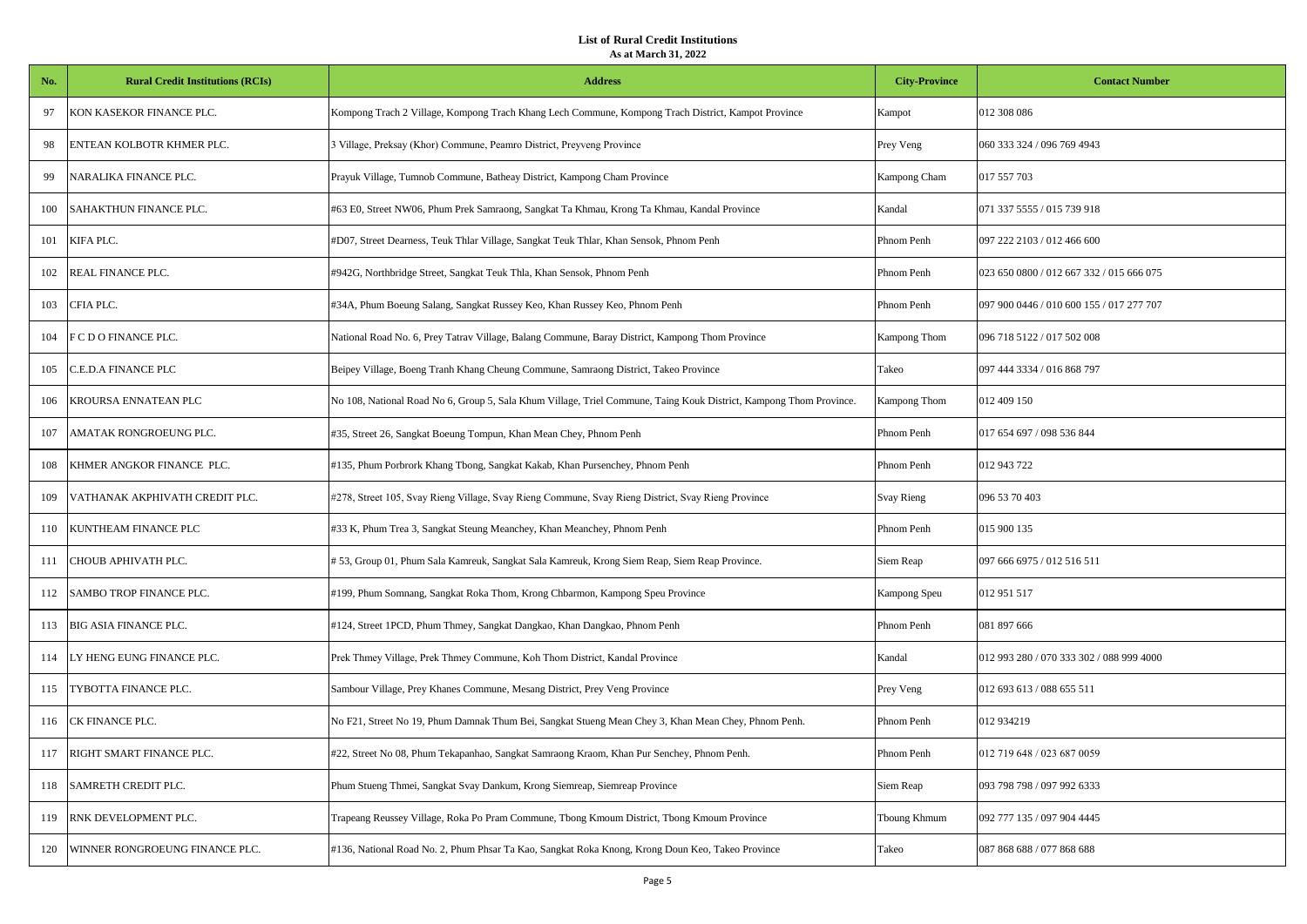| No. | <b>Rural Credit Institutions (RCIs)</b>      | <b>Address</b>                                                                                      | <b>City-Province</b> | <b>Contact Number</b>                    |
|-----|----------------------------------------------|-----------------------------------------------------------------------------------------------------|----------------------|------------------------------------------|
| 121 | GROW K H FINANCE PLC.                        | #D15, Street 101, Sangkat Beung Trabek, Khan Chamkar Mon, Phnom Penh                                | Phnom Penh           | 071 700 0077                             |
| 122 | MIRAI CREDIT PLC.                            | #450, Phum Trapeang Chhuk, Sangkat Ou Baek K'am, Khan Saensokh, Phnom Penh.                         | Phnom Penh           | 015 225 586 / 012 225 586                |
| 123 | ANGKOR CHORPOAN FINANCE PLC.                 | #316, Phum Wat Bo, Sangkat Sala Kamreuk, Krong Siem Reap, Siem Reap Province                        | Siem Reap            | 097 916 500 / 071 519 9911               |
| 124 | WE-TC CREDIT PLC.                            | Phum Sala Kanseng, Sangkat Svay Dangkum, Krong Siem Reap, Siem Reap Province                        | Siem Reap            | 070 236 555 / 092 618 838                |
| 125 | KAKKORB FINANCE PLC.                         | R02, Phum Kraol Kou, Sangkat Kilomaetr Lekh Prammuoy, Khan Russey Keo, Phnom Penh.                  | Phnom Penh           | 088 333 9955                             |
| 126 | SMILE FINANCE PLC.                           | No 11, Russian Federation Blvd., Phum Kakab, Sangkat Kakab 2, Khan Pur SenChey, Phnom Penh.         | Phnom Penh           | 017 722 911                              |
| 127 | <b>SAKAL FINANCE PLC.</b>                    | #25D, Street 578, Sangkat Boeung Kok 2, Khan Tuol Kork, Phnom Penh                                  | Phnom Penh           | 086 310 311 / 061 619 999                |
| 128 | AED ANGKOR CREDIT PLC.                       | Phum Damrei Choan Khla, Sangkat Damrei Choan Khla, Krong Stueng Saen, Kampong Thom Province         | Kampong Thom         | 088 804 0333 / 016 333 056               |
| 129 | ENTEAN LERKSTUOY SAMATAPHEAP KROUSAR<br>PLC. | Lvea Village, Lvea Commune, Prey Chhor District, Kampong Cham Province.                             | Kampong Cham         | 012 412 226                              |
| 130 | A CRUCIAL FINANCE PLC.                       | Group 9, Phum Thmei, Sangkat Svaydongkum, Krong Siem Reap, Siem Reap Province                       | Siem Reap            | 092 690 006 / 017 285 556                |
| 131 | ANGKOR SAMRETH PLC.                          | #31B, Street 49, Phum Ti 15, Sangkat Kompong Cham, Krong Kompong Cham, Kompong Cham Province        | Kampong Cham         | 099 987 373 / 097 904 7777 / 012 679 397 |
| 132 | PREAH CHAN FINANCE PLC.                      | #357EOE1E2, Street Polaris, Boeng Chhuk Village, Sangkat Nirouth, Khan Chbar Ampov, Phnom Penh      | Phnom Penh           | 097 904 2222 / 097 906 1111              |
| 133 | ONO FINANCE PLC.                             | #610, Phum Sansamkosal 3, Sangkat Beoung Tompun, Khan Chamkarmom, Phnom Penh                        | Phnom Penh           | 015 666 218                              |
| 134 | UNIDA FINANCE PLC.                           | #73, Street 480, Sangkat Toul Tompoung 1, Khan Chamkarmorn, Phnom Penh                              | Phnom Penh           | 023 666 6559 / 012 447 418 / 016 893 015 |
| 135 | SEN FINANCE PLC.                             | #9C, Street 39BT, Sangkat Beong Tumpun, Khan Meanchey, Phnom Penh                                   | Phnom Penh           | 012 282 737                              |
| 136 | CRED FINANCE PLC.                            | #E-03, Street Korkoh, Phum Thum Village, Phum Thum Commune, Kien Svay Distric, Kandal Province.     | Kandal               | 010 905 555 / 012 891 124                |
| 137 | TOWARDS FINANCE PLC.                         | Kampal Village, Sorndek Commune, Batheay District, Kampong Cham Province                            | Kampong Cham         | 093 200 600 / 031 268 6222               |
| 138 | <b>BLUE FINANCE PLC</b>                      | #59A, Street 105, Sangkat Boeung Pralit, Khan 7 Makara, Phnom Penh                                  | Phnom Penh           | 012 257 823                              |
| 139 | S.H FINANCE PLC.                             | National Road No. 5, Phum Thorm Yuthi, Sangkat Boe, Krong Kampong Chhnang, Kampong Chhnang Province | Kampong Chhnang      | 012 616 400 / 098 620 066                |
| 140 | KHEMRA FINANCE PLC.                          | No 94, Street No 19, Phum Sambuor, Sangkat Dangkao, Khan Dangkao, Phnom Penh                        | Phnom Penh           | 023 677 7700 / 017 322 362               |
| 141 | KS-CPC FINANCE PLC.                          | Phum Threa, Street Lom, Sangkat Steong Meanchey, Khan Mean Chey, Phnom Penh                         | Phnom Penh           | 012 977 628 / 093 977 628                |
| 142 | CAMFUND PRATHNA PLC.                         | #175 BE0, Street 8BT, Phum Sansam Kosal Muoy, Sangkat Boeng Tumpun 1, Khan Mean Chey, Phnom Penh.   | Phnom Penh           | 092 561 560 / 070 869 729 / 093 504 005  |
| 143 | AFG FINANCE PLC.                             | Smao Khnhey Village, Trapaeng Sab Commune, Bati District, Takeo Province                            | Phnom Penh           | 093 624 678 / 093 655 644                |
| 144 | ROMCHANG OPERATION FINANCE PLC.              | #5C, Phum Kantok Cheng, Sangkat Kantok, Khan Porsenchey, Phnom Penh                                 | Phnom Penh           | 093 390 909                              |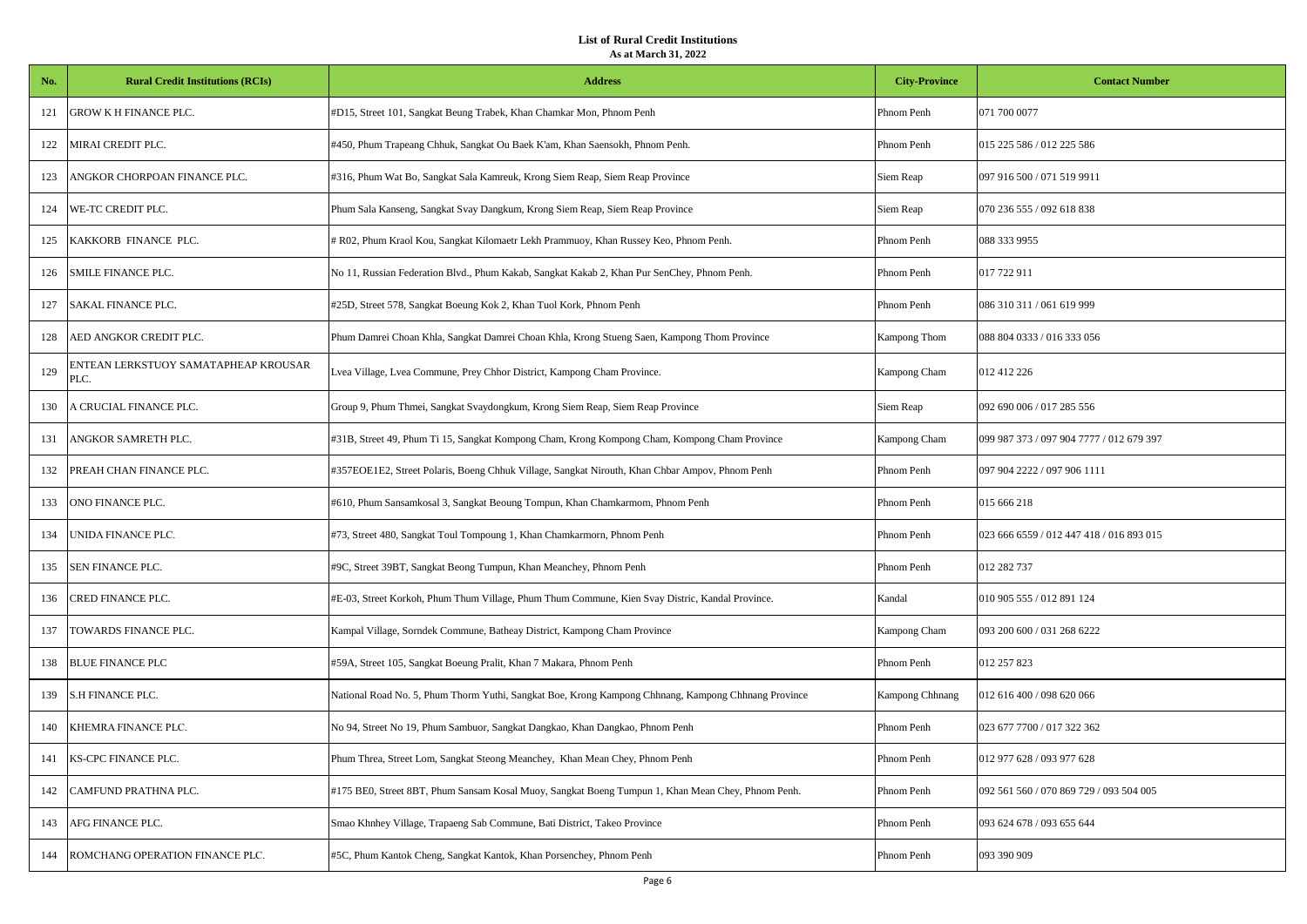| No. | <b>Rural Credit Institutions (RCIs)</b> | <b>Address</b>                                                                                         | <b>City-Province</b>    | <b>Contact Number</b>                    |
|-----|-----------------------------------------|--------------------------------------------------------------------------------------------------------|-------------------------|------------------------------------------|
| 145 | KAKSEKOR KON KHMER FINANCE PLC.         | #4C, Street 361, Phum Kandal, Sangkat Chba Ampov 2, Khan Chba Ampov, Phnom Penh                        | Phnom Penh              | 060 333 445 / 067 333 672                |
| 146 | MAMEDE FINANCE PLC                      | No 121A, Phum Russey Muoy, Sangkat Stueng Mean Chey 3, Khan Mean Chey, Phnom Penh.                     | Phnom Penh              | 081 698 980 / 095 455 544                |
| 147 | RINN PANHA RATANAK FINANCE PLC.         | #17A, Street 115, Phum Prek Som Roung, Sangkat Prek Som Roung, Krong Ta Khmau, Kandal Province         | Kandal                  | 077 312 111 / 069 543 636                |
| 148 | <b>MARICO PLC.</b>                      | Phum Dumnak Chang Eur, Sangkat Prey Thom, Krong Kaep, Kaep Province                                    | Kep                     | 012 493 503 / 097 681 8410               |
| 149 | KHMER RUNG ROEUNG FINANCE PLC.          | Phum Kompong Bay Khang Tbong, Sangkat Kompong Bay Khang Tbong, Krong Kampot, Kampot Province           | Kampot                  | 012 979 692                              |
| 150 | THEARITH FINANCE PLC.                   | Phum 1 Ousaphea, Sangkat Kampong Kandal, Krong Kampot, Kampot Province                                 | Kampot                  | 060 789 123                              |
| 151 | VIREAKSAC FINANCE PLC                   | #8A, Group 2, Street Betong, Phum Teuk Thla, Sangkat Teuk Thla, Khan Sen Sok, Phnom Penh               | Phnom Penh              | 012 233 880 / 067 744 999                |
| 152 | KHMER CAPITAL FINANCE PLC.              | #2 Kor, Street 371, Phum Trea 4, Sangkat Steung Meanchey, Khan Meanchey, Phnom Penh                    | Phnom Penh              | 076 555 5446                             |
| 153 | M I O CREDIT PLC.                       | #B11, Street H.E. Oung Oeun, Phum Trapeangses, Sangkat Kork Chork, Krong Siem Reap, Siem Reap Province | Siem Reap               | 098 999 630 / 098 999 649                |
| 154 | PFD FINANCE PLC.                        | Pongror Village, Sdoeung Chey Commune, Choeung Prey Dictrict, Kompong Cham Province                    | Kampong Cham            | 097 659 4444                             |
| 155 | RACHA PLC.                              | #160, Street 71, Sangkat Tonle Basac, Khan Chamkarmon, Phnom Penh                                      | Phnom Penh              | 023 213 724                              |
| 156 | ENTAEN SAMBATH YOEUNG PLC.              | #14, Borey Nisa, Street Proneth 1, Sangkat Phnom Penh Thmey, Khan Sen Sok, Phnom Penh                  | Phnom Penh              | 096 696 3099 / 012 944 917               |
| 157 | CAM VIVATH FINANCE PLC.                 | #69, Street 15E, Phum Tek Thla, Sangkat Tek Thla, Khan Sen Sok, Phnom Penh                             | Phnom Penh              | 070 838 583 / 080 884 444                |
| 158 | C E O FINANCE PLC.                      | Svay Tong Village, Khvav Commune, Samraong District, Takeo Province                                    | Takeo                   | 069 302 132 / 012 772 592                |
| 159 | <b>BALANCE ASIA FINANCE PLC.</b>        | Chungthnal 2 Village, Bong Kok Commune, Kampong Cham District, Kampong Cham Province                   | Kampong Cham            | 086 686 327                              |
| 160 | CHENLA FINANCE PLC.                     | No S-48, Street Silver, Phum 4, Sangkat Tumnob Tuek, Khan Chamkar Mon, Phnom Penh                      | Phnom Penh              | 012 425 277 / 088 770 7788               |
| 161 | PARTNER FOR GROWTH FINANCE PLC.         | #G49, Phum Sombo, Sangkat Dangkor, Khan Dangkor, Phnom Penh                                            | Phnom Penh              | 023 223 640 / 012 514 755 / 077 577 899  |
| 162 | INNTEAN PHKACHHOUK KHMER PLC.           | #158, Street 32, Phum Kbal Tomnop 2, Sangkat Boeng Tumpun, Khan Mean Chey, Phnom Penh                  | Phnom Penh              | 012 870 051 / 023 531 5999               |
| 163 | ANEAKTEAN MOLATHAN PLC                  | #445, Road 4, Phum Sophy, Sangkat Kampong Svay, Krong Serei Saophoan, Banteay Meanchey Province        | <b>Banteay Meanchey</b> | 095 798 686 / 097 333 5936               |
| 164 | SOVANN DARA FINANCE PLC.                | National Road 7, Skun Village, Soteb Commune, Choeung Prey District, Kompong Cham Province             | Kampong Cham            | 092 584 178 / 010 596 371                |
| 165 | SAMRORB SAMRUOL FINANCE PLC.            | #1E0, Phum Paprak Khang Tboung, Sangkat Kakab 1, Khan Pur SenChey, Phnom Penh.                         | Phnom Penh              | 016 800 969 / 016 820 866                |
| 166 | SDAA FUND PLC.                          | #85, Group II, Phum Bekchan Thmey, Sangkat Prek Preah Sdach, Krong Battambang, Battambang Province     | Battambang              | 012 242 023                              |
| 167 | ASIA DEVELOPMENT PLC.                   | #9M, National Road No. 5, Phum Khor 1, Sangkat Chrang Chomresh 2, Khan Russey Keo, Phnom Penh          | Phnom Penh              | 016 592 229 / 011 608 860                |
| 168 | PRATHNA CREDIT PLC.                     | #72E0, Street 278, Sangkat Olympic, Khan Chamkarmorn, Phnom Penh                                       | Phnom Penh              | 092 980 469 / 012 902 200 / 096 7777 359 |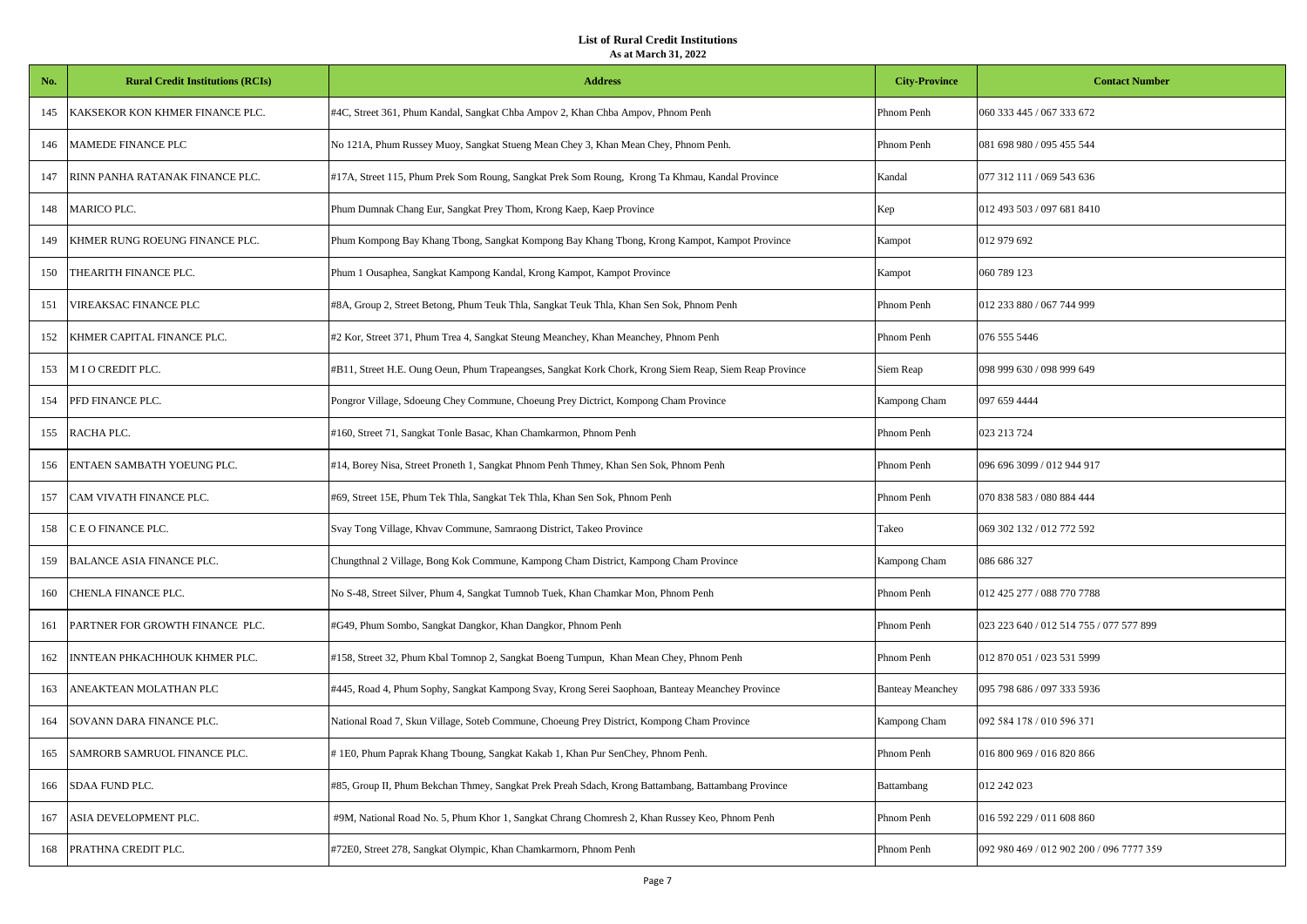| No. | <b>Rural Credit Institutions (RCIs)</b> | <b>Address</b>                                                                                                | <b>City-Province</b> | <b>Contact Number</b>                                                |
|-----|-----------------------------------------|---------------------------------------------------------------------------------------------------------------|----------------------|----------------------------------------------------------------------|
| 169 | FFD FINANCE PLC.                        | Village 1, Rokkakhnong Commune, Krong Dounkeo, Takeo Province                                                 | Takeo                | 081 235 315 / 016 999 064                                            |
| 170 | TOMNUKCHET PEOPLE FINANCE PLC.          | #168A, National Road #2, Phum Preak Ta Long, Sangkat Chak Angrae Kraom, Khan Mean Chey, Phnom Penh            | Phnom Penh           | 096 664 4447 / 066 644 47                                            |
| 171 | LADS FINANCE PLC                        | #140A, St03, Prakar Village, Sangkat Prey Sa, Khan Dangkao, Phnom Penh                                        | Phnom Penh           | 012 902 418 / 023 650 4309 / 070 997 999 / 070 888 745               |
| 172 | BUN HOUR FINANCE PLC                    | Street 1986, Phum Phnom Penh Thmey, Sangkat Phnom Penh thmey, Khan Sen Sok, Phnom Penh                        | Phnom Penh           | 023 699 9116                                                         |
| 173 | PISHNUKA FINANCE PLC.                   | #A 69, Avenue A, Sangkat Phnom Penh Thmei, Khan Saensokh, Phnom Penh.                                         | Phnom Penh           | 016 666 326 / 096 960 9999 / 015 577 168 / 077 777 269 / 012 420 999 |
| 174 | PRAC FINANCE PLC.                       | #53, Street 709, Phum Phum Moy Ousaphea, Sangkat Kompongkandal, Krong Kompot, Kompot Province                 | Kampot               | 012 758 588 / 088 335 5666                                           |
| 175 | LICHOU CAPITAL PLC.                     | #91, A Street, Phum Krang Angkrang, Sangkat Krang Thnong, Khan Saensokh, Phnom Penh.                          | Phnom Penh           | 017 666 229                                                          |
| 176 | SEED COOPERATIVE PLC.                   | #No 160, Street 09 (Borey Piphop Thmey Chamkar Daung), Sangkat Dangkaor, Khan Dangkaor, Phnom Penh            | Phnom Penh           | 077 456 001 / 081 456 001 / 023 676 7536                             |
| 177 | A.C.L.P.L FINANCE PLC.                  | National Road No 3, Chheu Teal Village, Chhuk Commune, Chhuk Distirct, Kampot Province.                       | Kampot               | 015 600 800 / 015 600 400 / 033 640 0400                             |
| 178 | F R D FINANCE PLC.                      | #12E0, Street 79BT, Sangkat Beung Tumpun, Khan Meanchey, Phnom Penh                                           | Phnom Penh           | 012 901 738                                                          |
| 179 | PUNLEUVANNA FINANCE PLC.                | National Road 2, Phum Phsar Ta Kao, Sangkat Roka Knong, Krong Dounkeo, Takeo province                         | Takeo                | 077 559 898                                                          |
| 180 | KEP FINANCE PLC.                        | Phum Mukh Khett, Sangkat Rokar Thum, Krong Chbar Mon, Kompong speu Province.                                  | Kampong Speu         | 012 245 887 / 010 245 887                                            |
| 181 | PUNLEU SNAM NHOR NHEM FINANCE PLC.      | National Road 8A, Tean Phleung Village, Smaong Khang Cheung Commune, Kamchay Mear Distric, Prey Veng Province | Prey Veng            | 015 726 192 / 090 704 505 / 012 419 872                              |
| 182 | MORODOK KRUOSA PLC.                     | National Road 2, Thnal Bek Village, Sangkat Rokakrao, Krong Daun Keo, Takeo Province                          | Takeo                | 070 274 444 / 089 677 366                                            |
| 183 | VANDY FINANCE PLC.                      | Ochranieng Village, Kampong Trach Lech Commune, Kampong Trach District, Kampot Province                       | Kampot               | 071 990 7673 / 096 687 7441                                          |
| 184 | RDO FINANCE PLC.                        | House G12, Street 107, Phum Veal Yon, Sangkat Svay Rieng, Krong Svay Rieng, Svay Rieng Province               | Svay Rieng           | 098 613 753 / 069 219 848 / 092 844 704                              |
| 185 | REAKSMEY SEREY MONGKUL FINANCE PLC.     | #29-30V, Domnak Village, Sangkat Phnom Penh Thmey, Khan Sen Sok, Phnom Penh                                   | Phnom Penh           | 096 666 4455                                                         |
| 186 | METTA FINANCE PLC.                      | Kampong Trach 1 Village, Kampong Trach Khang Kaeut Commune, Kampong Trach District, Kompot Province           | Kampot               | 096 733 6867                                                         |
| 187 | INTEAN KASEKOR RIKCHAMROEUN PLC.        | Phum Keansang, Sangkat Svay Rieng, Krong Svay Rieng, Svay Rieng Province                                      | Svay Rieng           | 071 786 6661 / 081 971 647 / 012 345 484 / 012 971 647               |
| 188 | REAKSMEY CHEY CHUMNEAS PLC.             | National Road No 3, Chheu Teal Village, Chhuk Commune, Chhuk Distirct, Kampot Province.                       | Kampot               | 017 457 231 / 068 888 737                                            |
| 189 | REAKREAY FINANCE PLC.                   | N0 99, Street No 210, Phum Kien Sang, Sangkat Svay Rieng, Krong Svay Rieng, Svay Riend Province.              | Svay Rieng           | 097 619 3514 / 016 265 766                                           |
| 190 | C.K.L.S FINANCE PLC.                    | Phum Trapeang Kol, Sangkat Kantaok, Khan Pur Senchey, Phnom Penh                                              | Phnom Penh           | 077 827 787 / 016 827 787                                            |
| 191 | SMART FINANCIAL BASE PLC.               | #017, Street Borikamkor, Phum 2, Sangkat 2, Krung Preah Sihanouk, Preah Sihanouk Province                     | Preah Sihanouk       | 015 559 979 / 097 666 6330                                           |
| 192 | UNITRUST FINANCE PLC.                   | #195E1, Street 63, Sangkat Boeung Keng Kang 1, Khan Chamkarmon, Phnom Penh                                    | Phnom Penh           | 012 556 202 / 010 221 656                                            |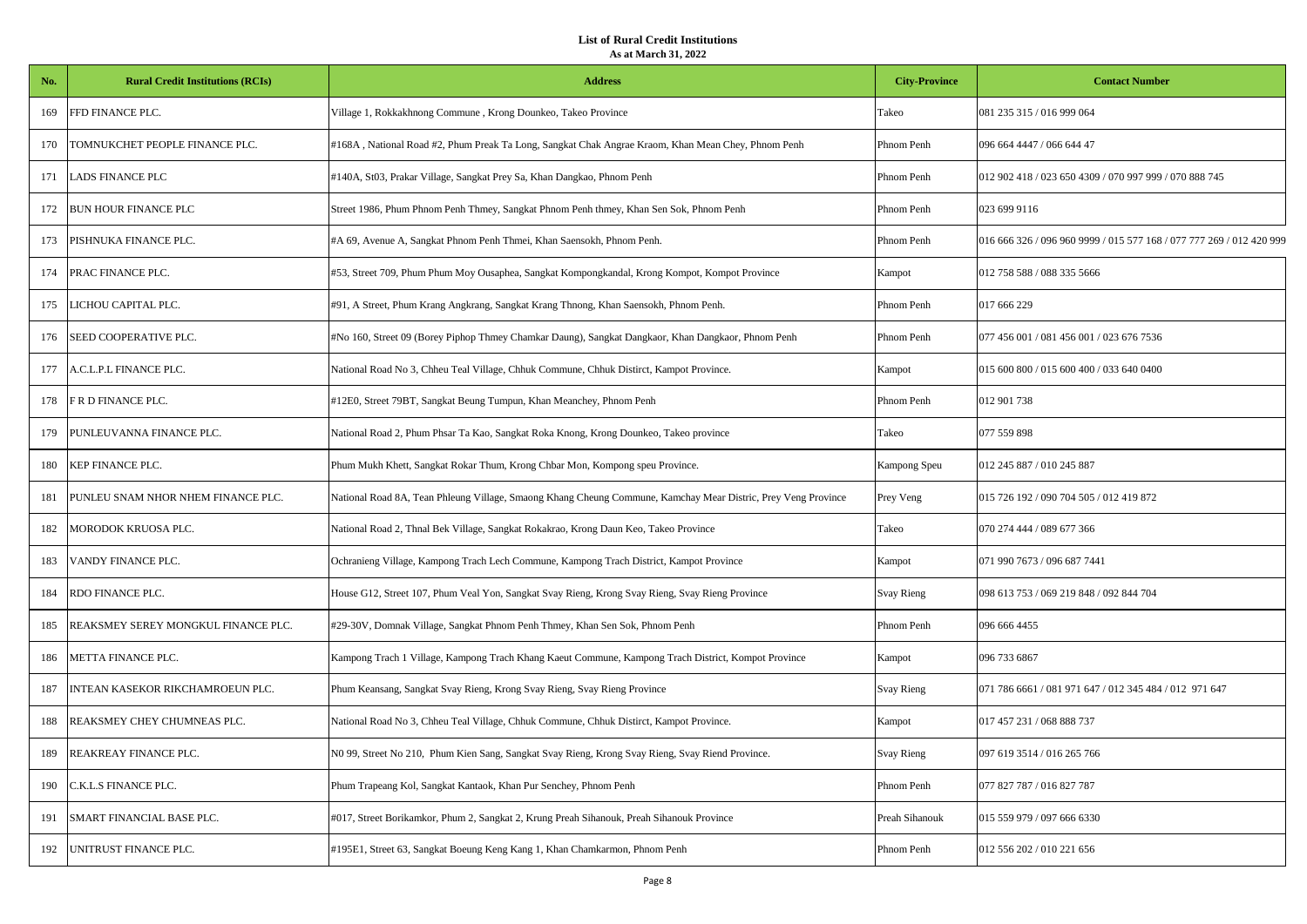| No. | <b>Rural Credit Institutions (RCIs)</b> | <b>Address</b>                                                                                              | <b>City-Province</b> | <b>Contact Number</b>                                   |
|-----|-----------------------------------------|-------------------------------------------------------------------------------------------------------------|----------------------|---------------------------------------------------------|
| 193 | REDA UNION PLC.                         | National Road 7, Pnov Kaeut Village, Prey Char Commune, Choeng Prey District, Kampong Cham Province         | Kampong Cham         | 081 999 953 / 088 979 9773                              |
| 194 | ENTEAN APHIVATH ACHIVKAM PLC.           | #107A, Street Phnom Penh Thmey, Phum Trapeang Chhouk, Sankgat Teuk Thlar, Khan Sensok, PhnomPenh            | Phnom Penh           | 012 635 582 / 069 241 106                               |
| 195 | CRYSTAL FINANCE PLC                     | #B28, Street 200-R-II, Sangkat Kilomet6, Khan Russey Keo, Phnom Penh                                        | Phnom Penh           | 097 244 4421 / 090 888 833                              |
| 196 | RATANAK KASEKOR PLC.                    | Phum Svay, Sangkat Chek, Krong Svay Rieng, Svay Rieng Province                                              | Svay Rieng           | 012 562 983 / 016 537 021 / 071 345 6352 / 044 690 3769 |
| 197 | DEUMMEAN FINANCE PLC.                   | Prek Run Village, Prek Koy Commune, S'ang District, Kandal Province                                         | Kandal               | 012 621 000 / 016 621 000                               |
| 198 | C.V.A FINANCE                           | #57, Phum Trapeang Leuk, Sangkat Rokar Thum, Krong Cbarmorn, Kompong Speu Province                          | Kampong Speu         | 086 362 006 / 015 513 058 / 096 666 9966                |
| 199 | ACABAR PLC.                             | Koky Village, Koky Commune, Kean Svay District, Kandal Province                                             | Kandal               | 012 888 298                                             |
| 200 | RAKSEY FINANCE PLC.                     | #6, Street 4, Phum Trapeang Thloeng, Sangkat Chaom Chau, Khan Pur Senchey, Phnom Penh                       | Phnom Penh           | 086 200 111 / 092 222 736                               |
| 201 | RITHY FINANCE PLC.                      | Kampong Chrey Village, Smaong Commune, Treang District, Takeo Province                                      | Takeo                | 097 357 9651 / 016 793 851                              |
| 202 | THUNLEAP FINANCE PLC.                   | #51, Street 114, Phum Raung Banle, Sangkat Svay Rieng, Krong Svay Rieng, Svay Rieng Province                | Svay Rieng           | 071 3213 712 / 012 751 275 / 012 213 712                |
| 203 | SAMATHOR FINANCE PLC.                   | #1SE0, Street 628, Phum Daeum Meakkloea, Sangkat Chhbar Ampov Ti Muoy, Khan Chbar Ampov, Phnom Penh         | Phnom Penh           | 012 326 969                                             |
| 204 | SIDA FINANCE PLC.                       | Kampong Trach Village, Kamphong Trach Commune, Romeas Hek District, Svay Rieng Province                     | Svay Rieng           | 096 66 25 026                                           |
| 205 | MOULATHAN CHUNBORT PLC.                 | Bldg LSI Room F3.01 (3rd Floor), Hanoi Blvd (No. 1019), Sangkat Phnom Penh Thmey, Khan Sen Sokh, Phnom Penh | Phnom Penh           | 070 738 070 / 081 395 176                               |
| 206 | L.A FINANCE PLC.                        | #1B, Street Lom, Phum Domnakthom 2, Sangkat Steung Meanchey, Khan Meanchey, Phnom Penh                      | Phnom Penh           | 086 904 019 / 085 886 636                               |
| 207 | PARTNERS IN COMPASSION FUND PLC.        | #50B, Street 336, PhumPhum 1, Sangkat Beung Salang, Khan Toul Kork, Phnom Penh                              | Phnom Penh           | 012 414 689                                             |
| 208 | REAHOU FINANCE PLC.                     | #12AE0, Street No 23, Phum Prakar, Sangkat Prey Sa, Khan Dangkao, Phnom Penh.                               | Phnom Penh           | 096 999 9704                                            |
| 209 | SOVANNAPHUM SOCIAL DEVELOPMENT PLC.     | #486A, Street271, Sangkat Toul Tom Poung 2, Khan Chamkarmorn, Phnom Penh                                    | Phnom Penh           | 017 900 567 / 023 220 306 / 016 6999 86 / 012 8888 34   |
| 210 | DHITEMAH FINANCE PLC.                   | #114E0E1, Phum Krang Angkrang, Sangkat Krang Thnong, Khan Saensokh, Phnom Penh                              | Phnom Penh           | 012 627 965 / 087 377 771 / 060 555 781                 |
| 211 | HAPPY FINANCE PLC.                      | #18H, Street K4, Sangkat Teuk Thla, Khan Sen Sok, Phnom Penh                                                | Phnom Penh           | 016 482 293 / 077 899 717                               |
| 212 | K E D FINANCE PLC.                      | #S06, Street S, Sangkat Chak Angre Krom, Khan Mean Chey, Phnom Penh                                         | Phnom Penh           | 099 444 204 / 015 753 758                               |
| 213 | GREEN ECONOMY FINANCE PLC.              | #118A, National Road No1, Phum Svay Ta Ok, Sangkat Veal Sbov, Khan Chbar Am Pov, Phnom Penh                 | Phnom Penh           | 012 773 262 / 015 995 727 / 023 721 468                 |
| 214 | MONO FINANCE PLC.                       | #90, Phum Sansam Kosal 1, Sangkat Boeng Tumpun, Khan Mean Chey, Phnom Penh                                  | Phnom Penh           | 088 766 6677 / 012 949 267                              |
| 215 | S.M.E.S ECO FINANCE PLC.                | No 23E0, Street No 2, Phum Prek Samraong 3, Sangkat Ta Khmau, Krong Ta Khmau, Kandal Province.              | Kandal               | 012 599 235                                             |
| 216 | MF MISSION PLC.                         | #H6, Street 56R, Sangkat Tulsangke, Khan Reuseykeo, Phnom Penh                                              | Phnom Penh           | 010 664 886 / 016 600 145                               |